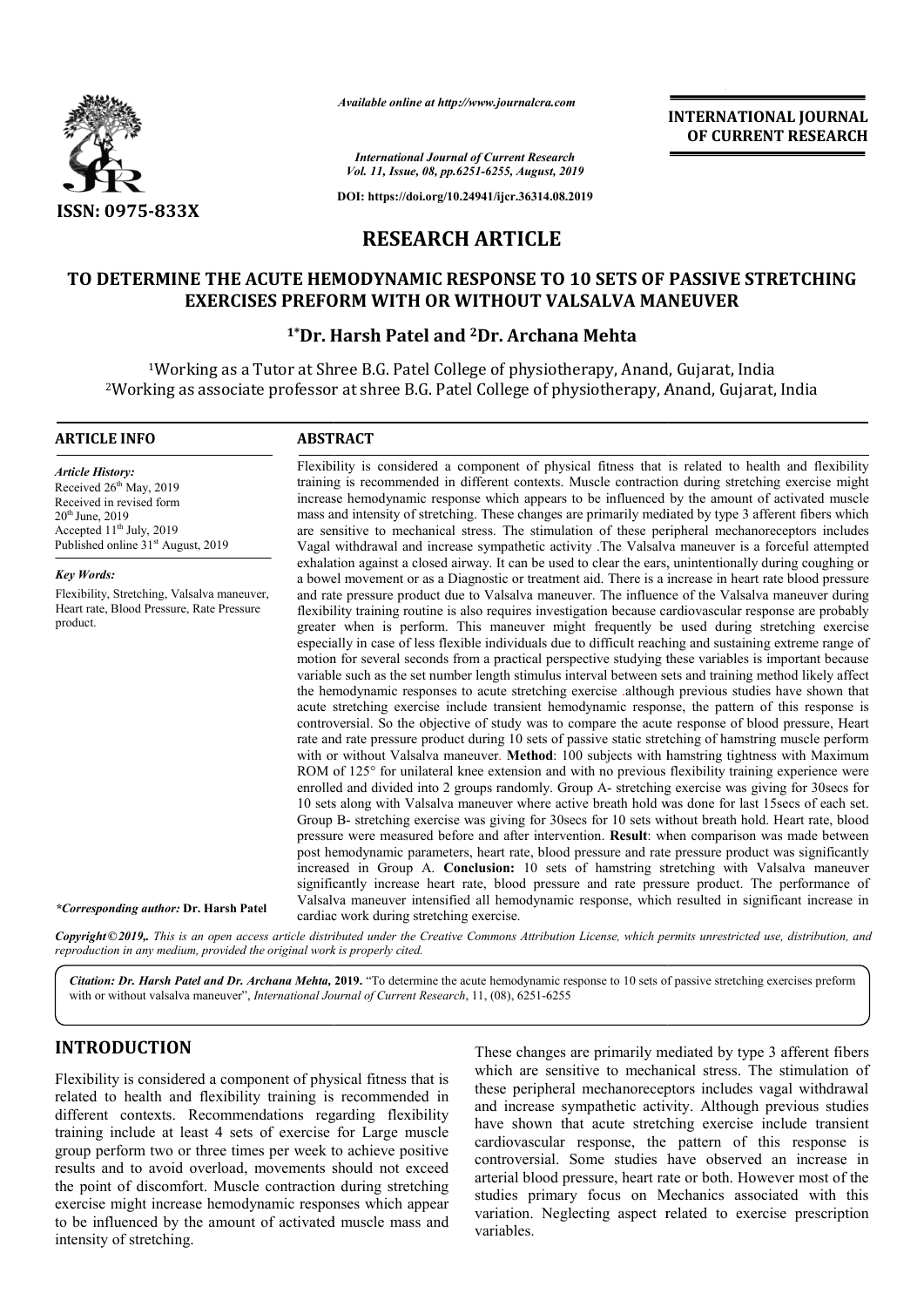From a practical perspective studying these variables is important because variable such as the set number length stimulus interval between sets and training method likely affect the hemodynamic responses to acute stretching exercise. Considering the lack of studies investigating acute cardiovascular response to multiple sets of stretching exercise perform with and without the Valsalva maneuver and the importance of these aspects for exercise prescription. Hemodynamic parameters in this study mainly includes heart rate: heart rate is the speed at which heart beats. It is measured by the number of contractions of Heart per minute. Normal heart rate is 72 bpm. It ranges between 60 and 80 bpm. Tachycardia is the increase in heart rate above 100 bpm. Blood pressure: arterial blood pressure is defined as lateral pressure exerted by column of Blood on wall of arteries. Systolic blood pressure is defined as the maximum pressure exerted in the arteries during systolic phase of cardiac cycle. Normal systolic blood pressure: 120mmhg (110 mmHg to 140 mmHg). Diastolic blood pressure is defined as the minimum pressure exerted in the arteries during diastolic phase of cardiac cycle. Normal diastolic blood pressure is 80 mmHg (60mmhg to 80mmhg)Rate pressure product: rate pressure product is the product of heart rate and systolic blood pressure. Rate pressure product is a measure of stress put on cardiac muscles based on number of time it needs to beat per minute (HR) and arterial blood pressure that is pumping against (SBP). IT will be a direct indication of energy demand of the heart and thus a good measure of energy consumption of heart.

The Valsalva maneuver is a forceful attempted exhalation against a closed airway. It can be used to clear the ears, unintentionally during coughing or a bowel movement or as a Diagnostic or treatment aid. Valsalva maneuver increases the pressure in the nose. Maxillary sinuses (on the both side of the nose), mouth, throat (pharynx and larynx above and below the vocal cords) Eustachian tube, middle ear, inner ear, chest (intrathoracic pressure), eye (intraocular pressure), within the skull (intracranial pressure), in the cerebrospinal fluid (CSF), in the abdomen and rectum. The influence of the Valsalva maneuver during flexibility training routine is also requires investigation because cardiovascular response are probably greater when is perform. This maneuver might frequently be used during stretching exercise especially in case of less flexible individuals due to difficult reaching and sustaining extreme range of motion for several seconds. So the objective of study was to compare the acute response of blood pressure, Heart rate and rate pressure product during 10 sets of passive static stretching of hamstring muscle perform with or without Valsalva maneuver.

## **MATERIALS AND METHODS**

**Method of collection of data:** Subjects who were voluntarily ready were screened before recruitment in the study. Out of 110 subjects, 100 subjects who matched inclusion and exclusion criteria were included in the study. An informed and written consent were obtained from each of the subjects in which the subjects were agree to participate in the study. Pulse oximeter, Watch, universal Goniometer, stethoscope, sphygmomanometer and Plinth were used during study.

## **Inclusion Criteria**

Subjects who are willing to participate

- Asymptomatic male and female (Age 23.5±5.5 years; body mass index 24.2±6.0 kg/m2; resting heart rate 70±8.8 bpm; Systolic blood pressure 126±9.2 mm Hg; diastolic blood pressure 70±8.6 mm Hg)
- No previous flexibility training experience
- Eligible subjects exhibited a low flexibility level, defined as a maximum ROM of 125°for the unilateral knee extension exercise.

## **Exclusion Criteria**

- Use of medication that could potentially influence hemodynamic responses to exercise
- Any musculoskeletal, neurological and cardiorespiratory condition.

### **Duration of the study**

1 time study

**Outcome measure:** Heart rate, Systolic blood pressure, Diastolic Blood Pressure and Rate pressure Product

**Procedure:** Subjects from Shree B.G. Patel College of physiotherapy and from surrounding who were voluntarily ready were enrolled. Subjects were screened for inclusion and exclusion criteria. Subjects fulfilling the inclusion criteria were requested to participate in the study. Informed consent forms were obtained from the subjects. Subjects were allocated into two equal groups randomly in to group A and group B. Group A- stretching exercise was giving for 30secs for 10 sets along with valsava maneuver where active breath hold was done for last 15secs of each set. Group B- stretching exercise was giving for 30secs for 10 sets without breath hold. Heart rate, blood pressure were measured before and after intervention.

### **Group A (with Valsalva maneuver)**

- The subject was taken in supine position on plinth
- Resting vitals of the subjects were taken
- The researchers stands on the dominant side of subject and assistant on the non-dominant side
- Unilateral knee extension exercise where standardized as follows:
- For the initial and final position the subject remained in supine position, lying on a mat
- For the intermediate position, the subject remained with 90°- 90° hip and knee flexion of tested leg.
- For the maximum intensity position, the knee joint of the tested leg is gradually extended. The maximum ROM was determined at the point associated with the subject's subjective indication of pain sensation or mechanical restriction to the movement. The ankle was free to prevent tension from being transmitted through the triceps surae and the knees were extended during entire movement. The assistant held the contralateral limb to stabilize movement.
- Passive static stretching of hamstring muscles for 10 sets of 30 second stimuli and 30 second interval between sets. Breathe was hold (Valsalva maneuver) during the last 15 seconds of stretching exercises.
- After stretching exercise the vitals were taken in supine position.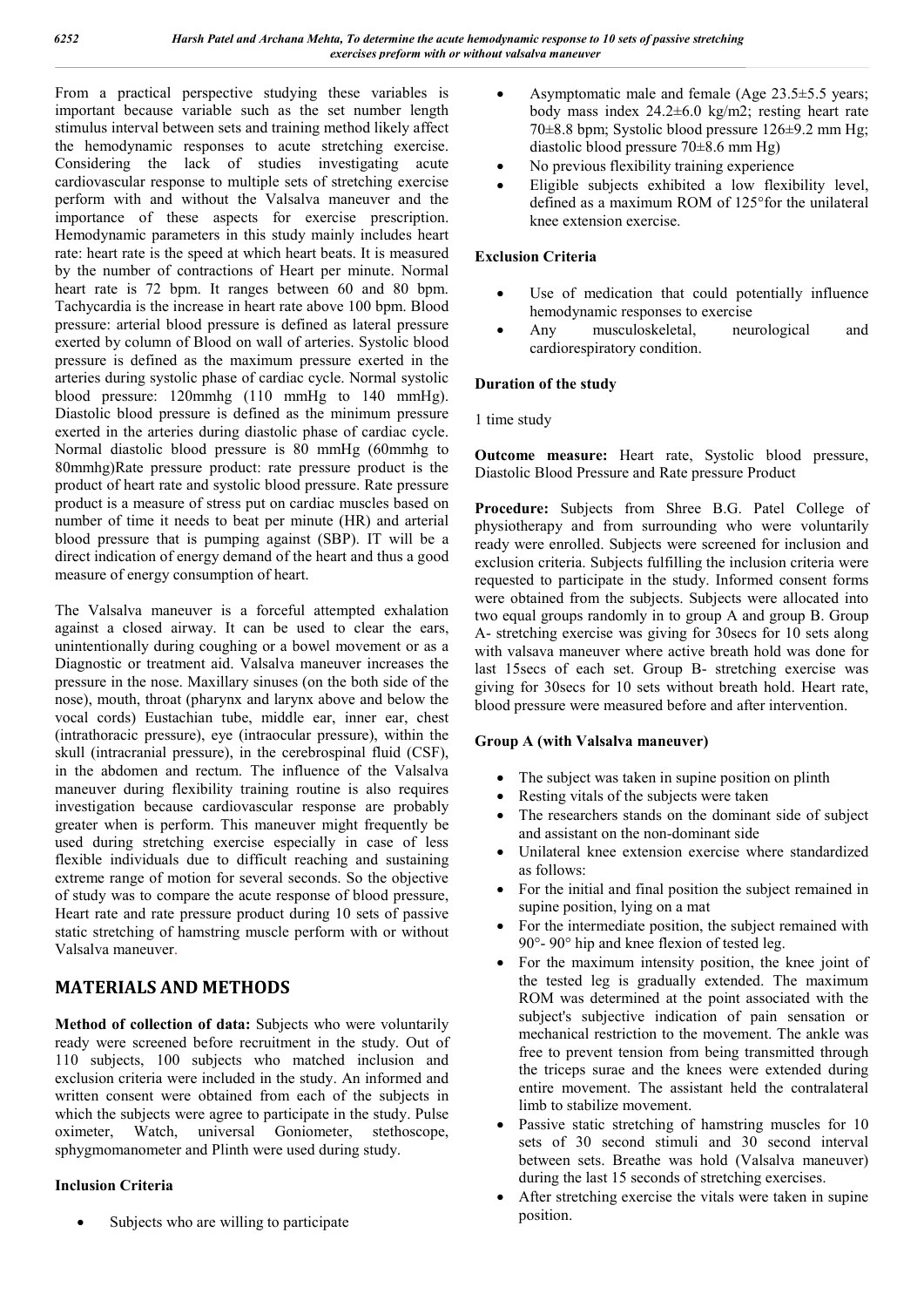#### **Study Algorithm**



| Outcome                  | Group |      | Mean    | p-value | T value | Df |
|--------------------------|-------|------|---------|---------|---------|----|
| <b>Heart Rate</b>        | A     | Post | 94.7    | 0.00011 | 20.49   | 98 |
|                          | B     | Post | 80.44   |         |         |    |
| Systolic Blood Pressure  | A     | Post | 135.36  | 0.00011 | 18.34   | 98 |
|                          | B     | Post | 122     |         |         |    |
| Diastolic Blood Pressure | A     | Post | 93.98   | 0.00013 | 10.76   | 98 |
|                          | В     | Post | 85.36   |         |         |    |
| Rate Pressure Product    | A     | Post | 12821.8 | 0.00011 | 24.63   | 98 |
|                          | B     | Post | 9816.96 |         |         |    |



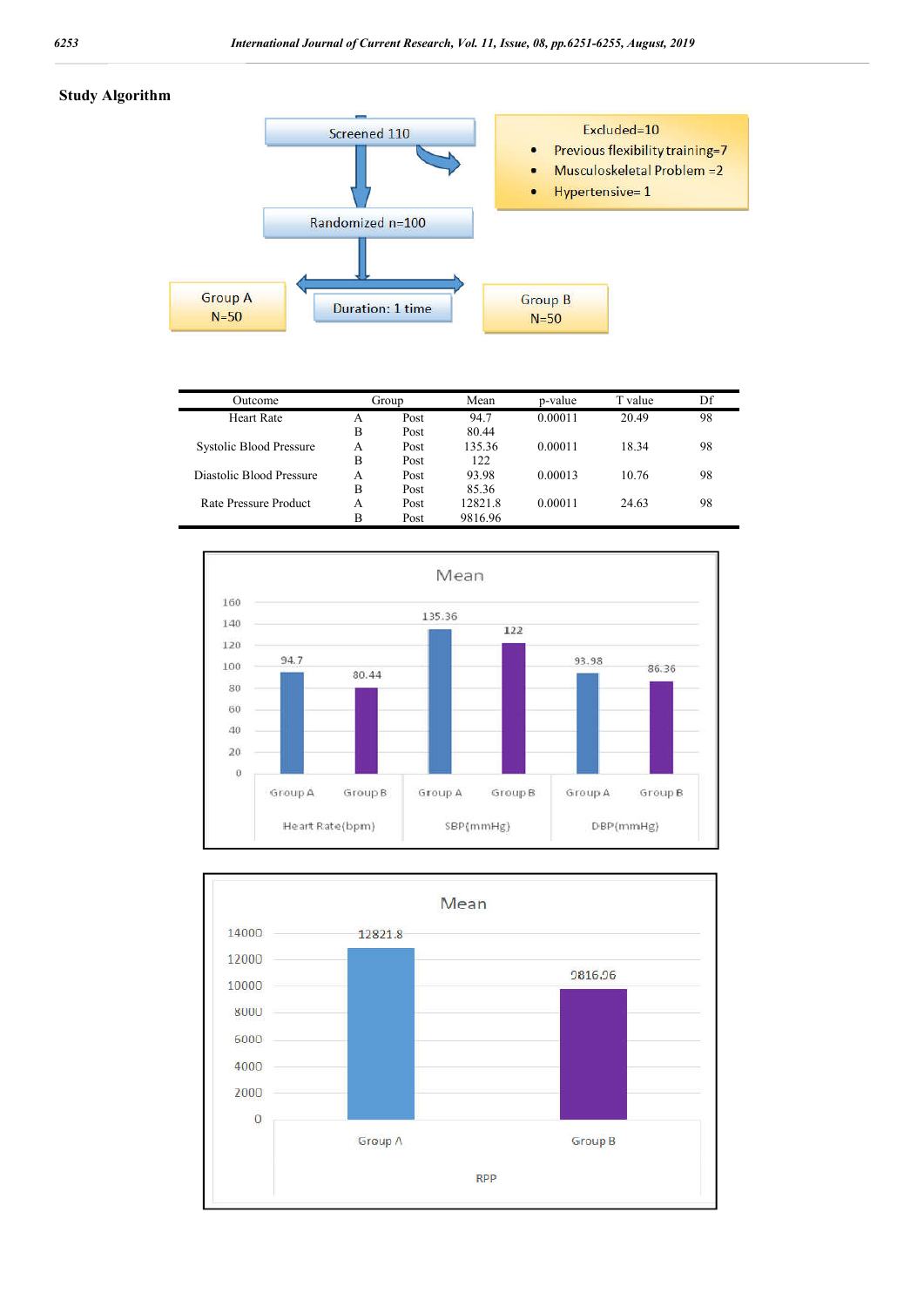#### **Group B (without Valsalva maneuver)**

- The subject was taken in supine position on plinth
- Resting vitals of the subjects were taken
- The researchers stands on the dominant side of subject and assistant on the non-dominant side
- Unilateral knee extension exercise where standardized as follows:
	- For the initial and final position the subject remained in supine position, lying on a mat
	- For the intermediate position, the subject remained with 90°- 90° hip and knee flexion of tested leg.
	- For the maximum intensity position, the knee joint of the tested leg is gradually extended. The maximum ROM was determined at the point associated with the subject's subjective indication of pain sensation or mechanical restriction to the movement. The ankle was free to prevent tension from being transmitted through the triceps surae and the knees were extended during entire movement. The assistant held the contralateral limb to stabilize movement.
- Passive static stretching of hamstring muscles for 10 sets of 30 second stimuli and 30 second interval between sets only.
- After stretching exercise the vitals were taken in supine position.

**Statistical Analysis:** This study was to determine the acute hemodynamic response to 10 sets of passive stretching exercises preform with and without Valsalva maneuver. 100 patients were taken and were divided in two equal group, i.e. 50 in group A and 50 group B. Unpaired t-test were used to determine significance difference in outcome measure between two groups. Each Calculated t-value was compared with ttable value to test hypothesis at 0.05 level of significance. Data were analysed with the help of using graph pad prism 5.03 statistical tools.

## **DISCUSSION**

In the present study 100 subjects were designated from Shree B.G.Patel College of Physiotherapy and surrounding having hamstring muscle tightness (i.e. Popliteal angle  $\leq 125$ ) and were divided into two groups. Heart rate, blood pressure and rate pressure product were measure before and after intervention. The intervention included giving passive manual stretching of hamstring muscle on dominant side for 10 sets of 30 second stimuli and 30 second interval between sets. The subjects in group A were asked to hold a breath in last 15 seconds. Subject in group B were given just passive manual stretching of hamstring muscle without holding breath in last 15 seconds. And result was, when comparison was made between post hemodynamic parameters of both groups, we found that heart rate was significantly increase in group A compared to group B with a t value 20.49. Systolic blood pressure was significantly increased in group A with t value 18.34 compared to group B. There was a significant increase in diastolic blood pressure with t value 10.76 in group A. Rate pressure product was significantly increase with t value 24.63 in group A compared to group B.

Hence, Intragroup comparison shows extremely statistical significant difference in group A compared to group B. Similar type of research was conducted by Tanna Krima and Oza Falak et al. in 2016 on Comparison of cardiovascular responses with proprioceptive neuromuscular facilitation stretching on pectorals and hamstrings with Valsalva maneuver and Result was PNF stretching of hamstring with Valsalva maneuver shows significant increase in HR, SBP and DBP compared to PNF stretching of pectorals and it was concluded that PNF stretching of hamstring with VM shows significant increase in HR, SBP and DBP compared to PNF stretching of pectorals. Another similar study was conducted by Paulo T.V.Farinatti in 2010 on cardiovascular responses to passive static flexibility exercises are influenced by the stretched muscle mass and the Valsalva maneuver and result was there is increase in hemodynamic parameters after giving stretching with valsalva maneuver. These increase in heart rate, blood pressure and rate pressure product may be due to muscle contraction during stretching exercise might increase hemodynamic response, which appear to be influenced by amount of activated muscle mass and the intensity of stretching. Some mechanisms have been suggested to mediate the increase in hemodynamic responses during stretching exercises. Gladwell and Coote reported a transitory increase in HR at the start of stretching, concomitant to a decrease in parasympathetic activity, whereas Farinatti et al. suggested that the increase in HR during stretching would be related to higher sympathetic activation and vagal withdrawal.

Additionally, increases in hemodynamic responses during stretching are probably mediated by neural impulses generated by mechanical activity and transmitted by muscle receptors, particularly type III afferent fibers, which are activated by both stretching and static contraction. The afferent influx generated by these fibers is capable of inducing increases in cardiovascular responses, even during passive stretching. During active stretching performed by individuals with poor flexibility, higher muscle tension is probably needed to reach and sustain a given ROM. Therefore, a greater stimulation of type III afferent fibers might occur in subjects with lower vs. higher flexibility levels. This potential mechanism could at least partially explain the increase in hemodynamic responses presently observed. Thus, there is a significant effect of valsalva maneuver on acute hemodynamic response. Hence the alternative hypothesis is accepted.

### **Conclusion**

The study concluded that 10 sets of hamstring stretching with Valsalva maneuver significantly increase heart rate, blood pressure and rate pressure product. The performance of Valsalva maneuver intensified all hemodynamic response, which resulted in significant increase in cardiac work during stretching exercise. In the present study alternate hypothesis is accepted and null hypothesis is rejected.

### **Limitation of the study**

- This study can be performed with large number of population.
- This study was only restricted to subjects between 18 to 29 years of age.
- This is the short duration study
- The population included in the study was taken from only Anand district.